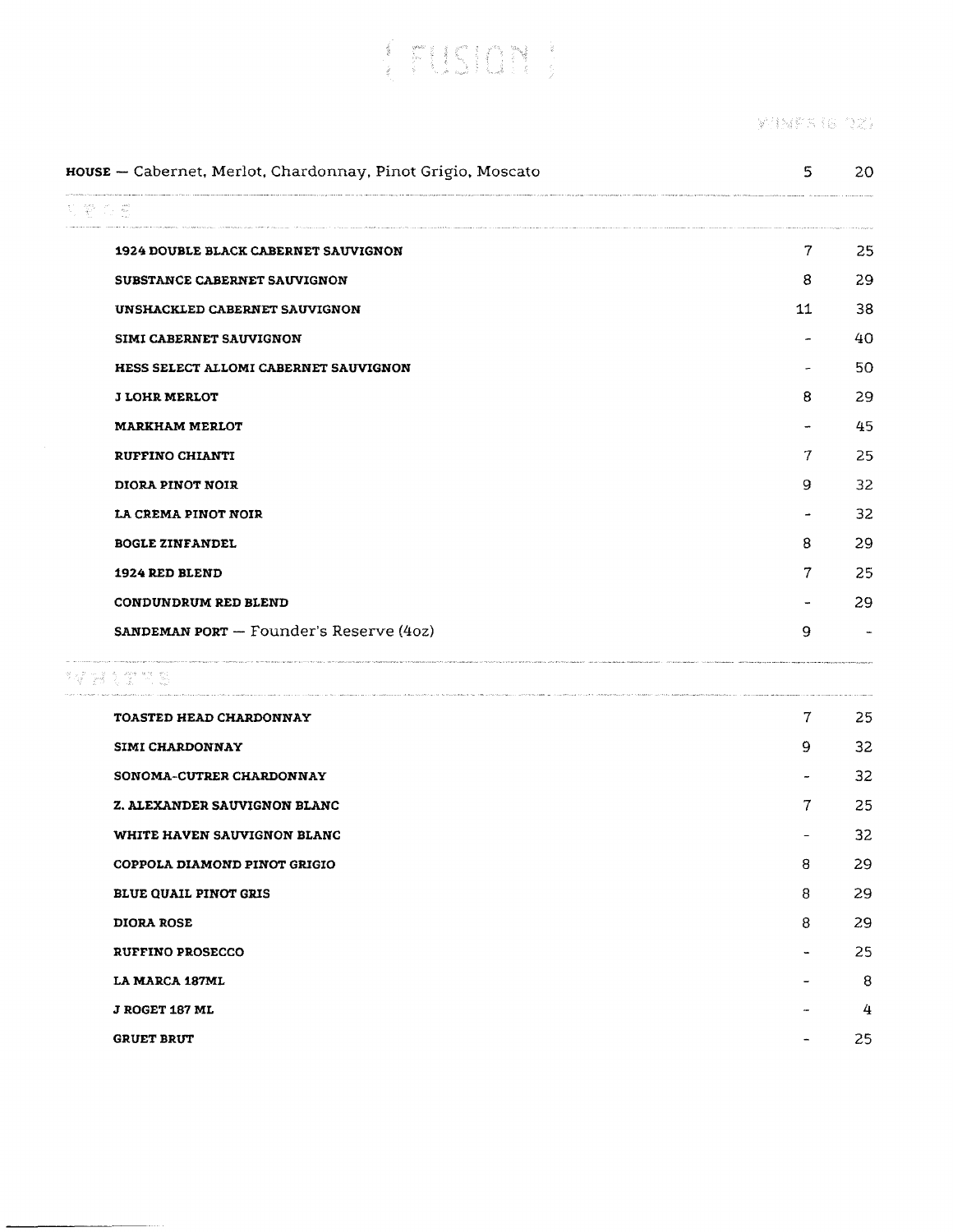| - 一 蹲 入 発 負 入 見 測 (人 5)                                                        |   |    |
|--------------------------------------------------------------------------------|---|----|
| <b>HOUSE</b>                                                                   |   | 6  |
| STRAWBERRY, MANGO, OR GUAVA - puree                                            |   | 7  |
| AZUL (BLUE), CUCUMBER JALAPENO, PRICKLY PEAR OR SOUR RASPBERRY                 |   | 8  |
| MANGO HABANERO - Ole Smoky Whiskey ADD Fiero habanero tequila for a spicy kick | 8 | 12 |
| SALTED WATERMELON - Hook & Ladder Moonshine                                    |   | 8  |
| 第三章 医鼻翼炎 紧急                                                                    |   |    |
| CUCUMBER $-$ made with Tito's vodka                                            |   | 8  |
| <b>MEXICAN</b> – made with Hornitos Reposado                                   |   | 8  |
| LEMON BASIL - Eddy's lemon vodka, fresh basil                                  |   | 8  |
| SPICY PEACH - Eddy's peach vodka, ETD ghost                                    |   | 8  |
| $PINK APPLE-TINI - vodka$ , sour apple                                         |   | 8  |
| PINEAPPLE-ORANGE - Eddy's Orange, pineapple juice                              |   | 8  |
| SPARKING PEACH BELLINI - Deep Eddy Peach, champagne and SH! Cotton Candy       |   | 8  |
| PEPPERMINT CHOCOLATE - vodka, creme de cocoa, peppermint                       |   | 8  |
| <b>MEXICAN COFFEE - Mountain Java, Kahlua</b>                                  |   | 9  |
| $LEMON DROP$ - Deep Eddy's lemon, Tuaca                                        |   | 10 |
| covid vaccine-TINI - rum, vodka, gin, blue curacao, melon liqueur              |   | 10 |

 $\overline{P}$  ,  $\overline{P}$  ,  $\overline{P}$  ,  $\overline{P}$  ,  $\overline{P}$ A LIPS  $\label{eq:1} \begin{array}{l} \left(\begin{array}{cc} 0 & 0 \\ 0 & 0 \end{array}\right) & \text{if} \quad \mathbf{u} \in \mathbb{R}^n \times \mathbb{R}^n. \end{array}$ 

|   | 6  |
|---|----|
| 7 | 8  |
|   | 7  |
|   | 7  |
|   | 7  |
|   | 7  |
|   | -8 |
|   | 10 |
|   | 10 |
|   |    |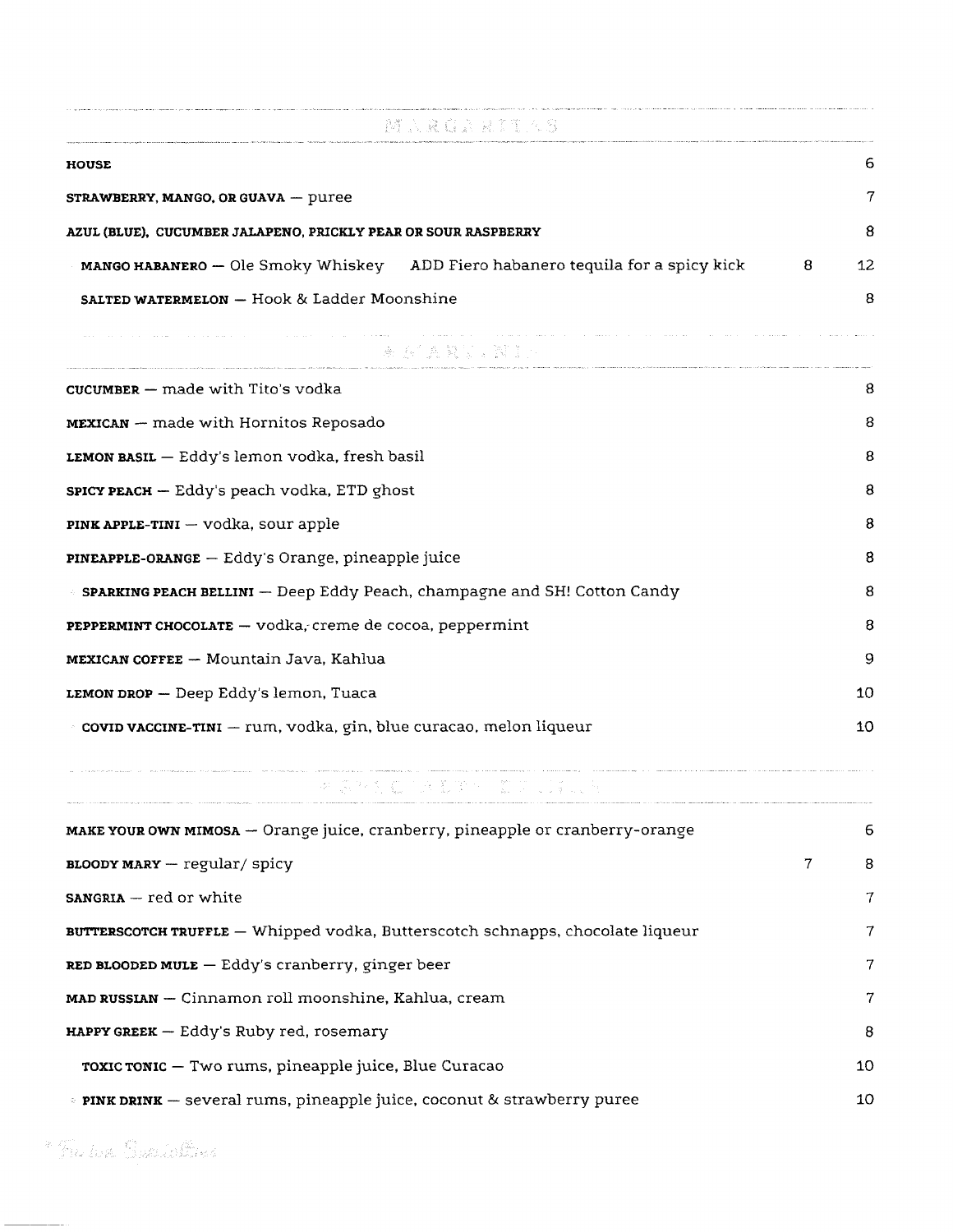$\ast$  11001D 116692273 PINEAPPLE UPSIDE DOWN MARTINI - Absolut Vanilla 8 BANANAS FOSTER - Ole Smoky Banana Cream & Salted Caramel Whiskey 8 PBBC - Peanut Butter whiskey, banana cream moonshine & chocolate liqueur 9 CHOCOLATE MARTINI - Absolut vanilla, chocolate liqueur 10 PEANUT BUTTER S'MORES MARTINI - P.B. Whisky, chocolate liqueur, toasted marshmallow 10 BIRTHDAY CAKE MARTINI - whipped vodka, white chocolate liqueur 10

VOO KA

- Wheatley Deep Eddy's (regular, lemon, orange, peach, cranberry, ruby red) Smirnoff Whipped Absolut (regular, citron, vanilla) Grey Goose Belvedere Ciroc Red Berry Titos

### TEGUILA

- El Jimador (silver) Espolon (blanco) Tres Generaciones (plata/reposado/anejo) Hornitos (reposado) Don Julio (blanco) Herradura (silver/reposado) Casamigos (blanco) Maestro Dobel (smoked silver) Patron (silver/reposado 1800 Cristalino (anejo) Codigo (blanco/rosa) Fiero (blanco habanero) 21 Seeds (blanco/cucumber/jalapeno) Montelobos (mezcal)

#### **PUM & GIN**

- Bacardi Captain Morgan Malibu

- Tanqueray Hendrick's Monkey 47

#### **BOUNGANYMESSEY/SOUTON**

— Buffalo Trace **Bulleit Bourbon Balcones** Wild Turkey 101 Elijah Craig Woodford Reserve Maker's Mark Four Roses S.E. Callahn's (TN Hills Distillery) Larceny Angel's Envy Blanton's Eagle Rare Weller's (Special Reserve)

SNGQISH RA

- Jack Daniel's Jack Honey Gentleman Jack Jameson (Irish) Crown Royal (Canadian) Sheepdog (peanut butter whiskey) **Bulleit Rye** Crown Apple (Canadian) Ole Smoky (mango habanero, salted caramel, peanut butter or peach)

- Dewer's White Label Glenlivet

<sup>m</sup> Tumick Speelaflies